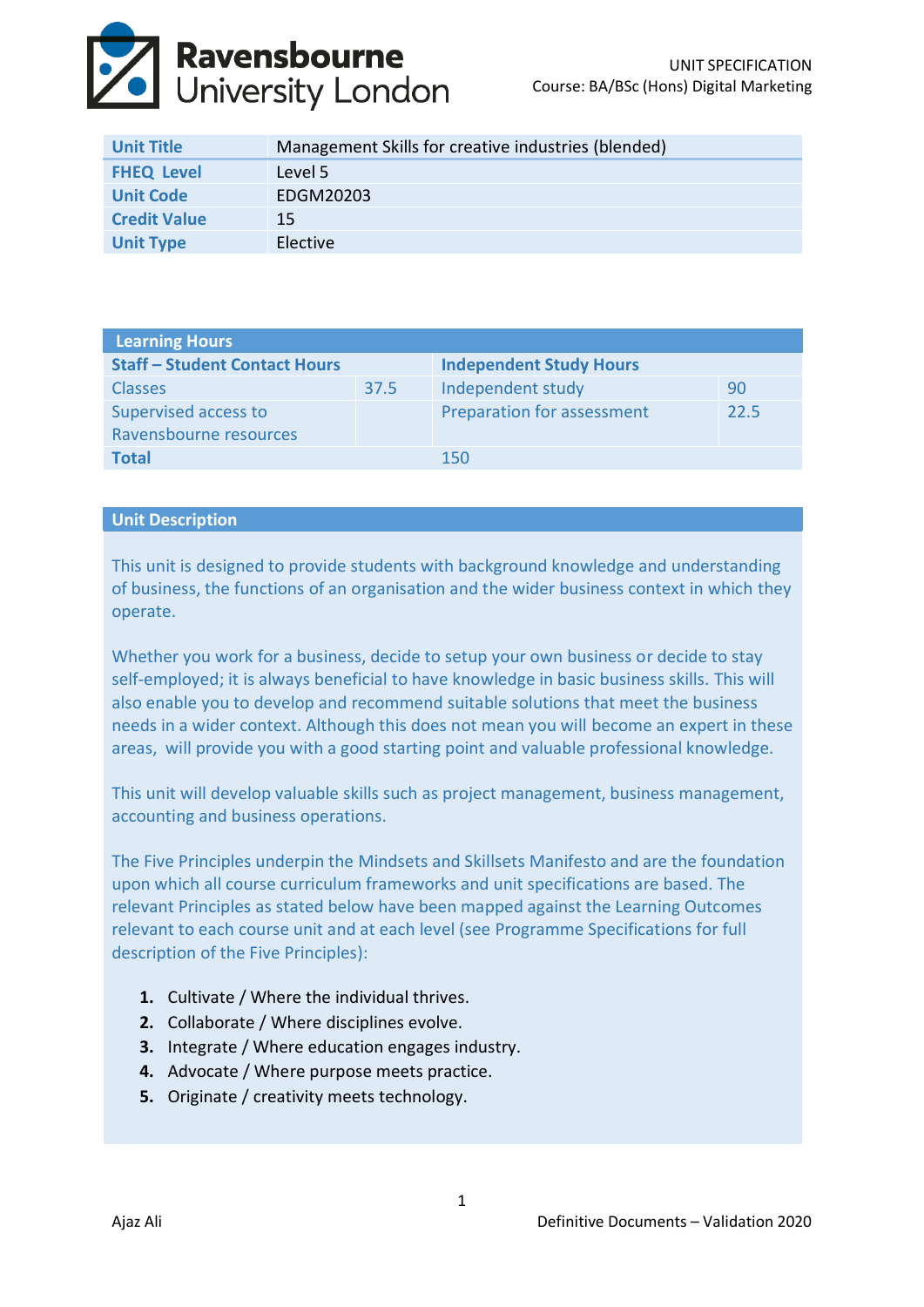#### **Unit Indicative Content**

**The aim of this unit is to support students in developing skills and support them with a context which will enable them to understand business operations more effectively. It will also enable them to gain important professional skills.** 

- Management Information Systems
	- o Organisations and their structure
- Project Management
- Business Strategy
- Strategic Analysis Tools
- Intellectual Property
- Financial Disclosure
- Data protection
- Health and Safety
- Human Resources Management
- Code of conduct
- Introduction to business management
- Basics of Accounting and Finance

### Unit Aims

To evaluate the activities underpinning business operations

To reflect upon application of Project Management techniques and Management Information Systems

To demonstrate an understanding of basic accounting principles

To understand the importance of compliance and regulations

To understand the compliance with data protection, copyright and intellectual property

**Unit Learning Outcomes**

LO 1 Research/Inspiration

Analyse and interpret information gathering techniques using a wide range of sources, providing visual, contextual and industry case-study research as appropriate.

Related Principle: ORIGINATE

LO 5 Presentation /Storytelling for Influence Select and employ effective methods of presentation and communication of projects in considering the audience/client and the purpose of the work, whether in visual, oral or written form. Related Principle: ADVOCATE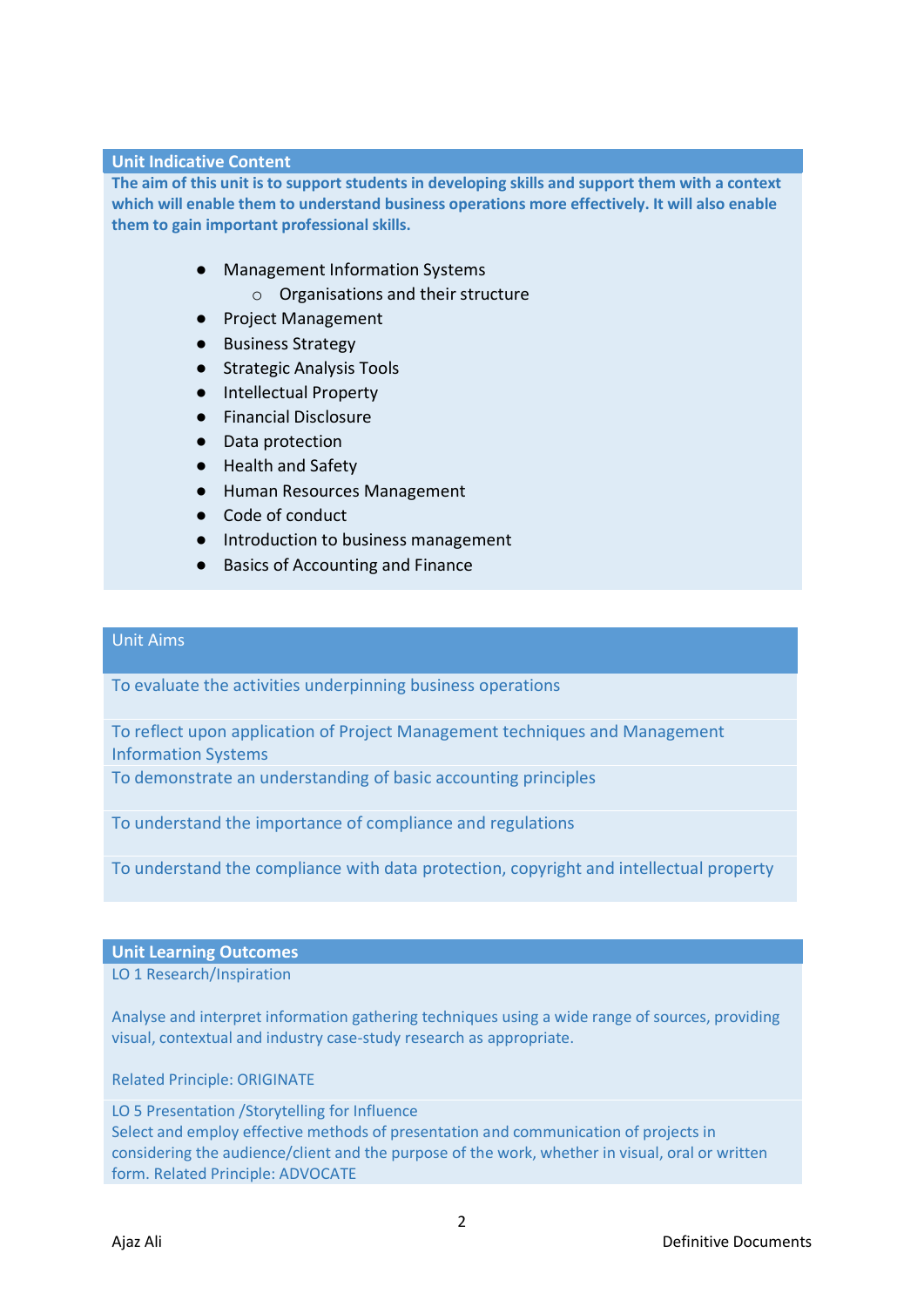LO 6 Critical and creative mindsets Analyse conceptions of diverse practice and use this to inform a course of action Related Principle: ORIGINATE

### LO 7 Employability

Demonstrate professional transferrable and employability skills, including the ability to manage time and work to clear briefs and deadlines, respond to set goals, and communicate effectively. Related Principle: CULTIVATE

### **Learning and Teaching Methods**

This unit will be delivered using a combination of:

- Lectures / Seminars
- Online activities
- Self-directed independent study
- Peer learning, group discussion, guest speakers

| <b>Assessment methods and tasks</b> |                                                   |
|-------------------------------------|---------------------------------------------------|
| <b>Assessment tasks</b>             | Weighting (%) (one grade or multi-<br>grade unit) |
| Coursework based on case study      | Pass/Fail                                         |
| Presentation on a selected topic    | Pass/Fail                                         |
| Indicative Assessment Criteria      |                                                   |

Evaluate various financial statements such as Balance Sheet, Profit and Loss statements (LO1)

Explain different types of organisations (LO5)

Demonstrate the relationship between different functions within a business (LO5)

Analyse intellectual property rules and data protection cases (LO6)

Explain financial disclosure legislation (LO1)

Discuss health and safety rules (LO1)

Understand the importance of codes of conduct (LO1)

Conduct a SWOT analysis of a selected business (LO6)

Explain Project Management methodologies and Project Lifecycle (LO7)

Conduct Porter's five forces and PESTLE analysis (LO6)